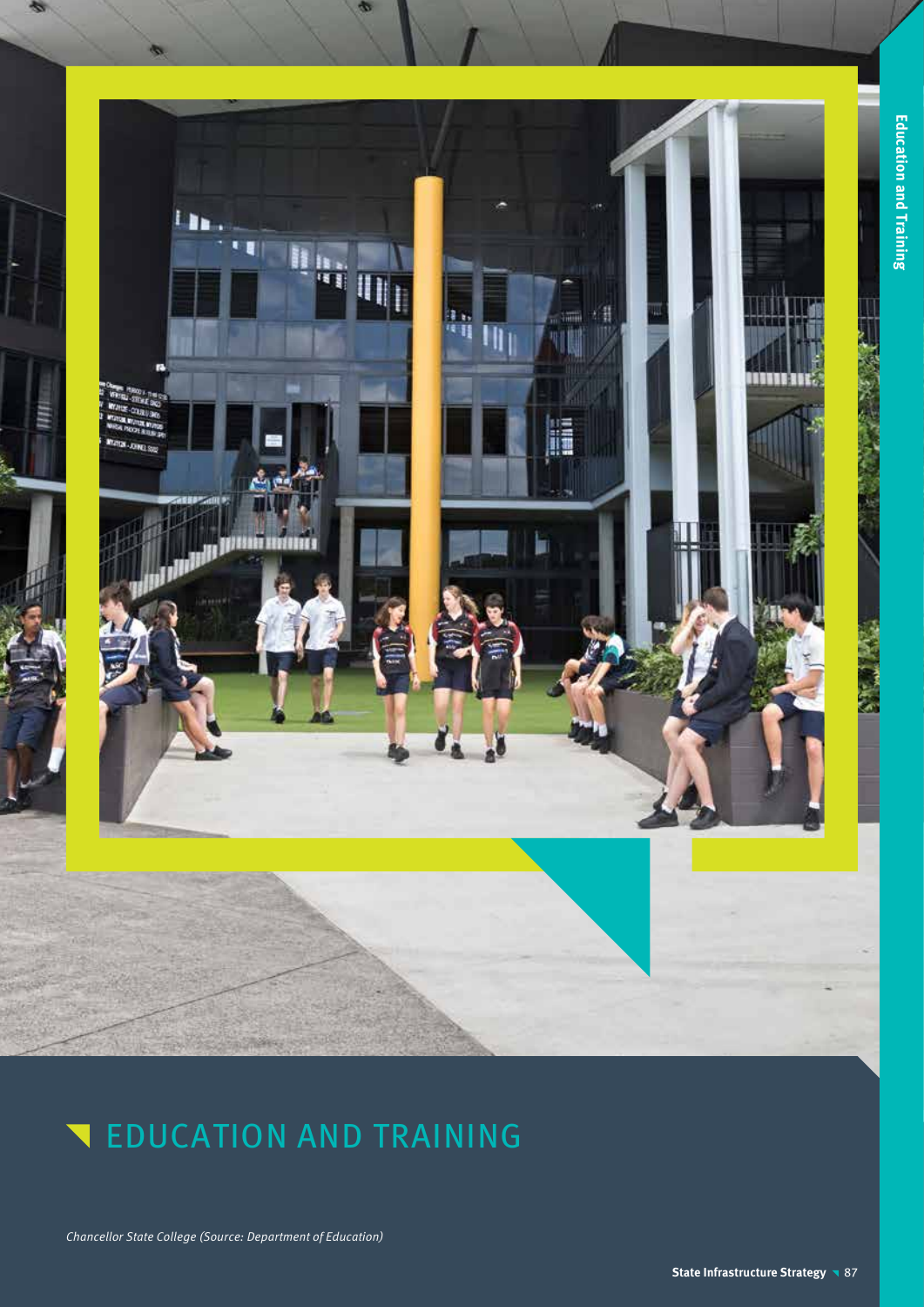

## **V**OVERVIEW

Our education and training system enhances quality of life by giving all children a great start and shaping the skills of the future to drive ongoing prosperity. The government is committed to ensuring all Queenslanders have access to modern, high-quality early childhood education and care, and education and training facilities, no matter where they live.

With Queensland's population growing, demand for education and training services is expected to increase significantly. While the impacts of the pandemic on school enrolments are still unfolding, over the decade to 2031 around 10,300 additional students each year are expected, with around two-thirds or some 6,800 students each year expected to enrol in Queensland state schools.<sup>64</sup> Industry skills requirements and the skill levels of the workforce are also changing to support emerging industries and the jobs of the future.

Significant investment in the education sector has increased kindergarten participation as well as Year 12 completion rates. More young people are engaged in learning following the 2017 requirement for all Queensland children to undertake Prep prior to Year 1.

Queensland has over 1,250 state schools and almost 180 early learning centres – eKindy Pods and State Delivered Kindergartens also operate out of state school facilities. Over 70 sites are owned or leased for the delivery of state-run vocational education and training (VET).<sup>65</sup> VET courses are delivered by TAFE Queensland and through Central Queensland University campuses as the state's largest public providers.

The non-government sector also plays a significant role in providing education and training. In 2021, non-government schools provided education for 289,466 students,<sup>66</sup> and over 1200 private registered training organisations delivered VET in Queensland.67 While the focus of this strategy is state infrastructure, TAFE Queensland partners with a number of universities to provide for the diverse and changing educational needs of our future workforce.

The government will continue to improve school facilities by:

- renewing facilities across the state to ensure they meet current and emerging learning needs
- ensuring comfortable, healthy and energy-efficient environments for students and children
- delivering modern IT solutions and digital-rich learning spaces aligned with educational requirements
- providing accessible and inclusive learning environments so that every student can access a world-class education.

Schools, early years services and TAFE facilities will be better integrated, acting as local hubs around which communities flourish. Benefits will be multiplied through integrated and multi-use facilities that leverage investment from multiple providers and provide collaborative, place-based responses to community needs. These types of facilities can grow with communities, with services moving through maternity, birth, early years, schooling and beyond, delivering long-term social and economic benefits. Recognising the diversity of users and the local community, learning environments in new and retrofitted schools and TAFE facilities are incorporating more cultural elements in the infrastructure design.68 This is fostering inclusive and flexible learning environments based on student requirements and aligned with education and training capability.

The increasingly dynamic labour market requires industry-centric TAFE facilities that support innovative and technology-driven employment pathways and help to reorientate the economy following COVID-19. Investment will focus on enabling adaptable, flexible and well-located TAFE facilities that respond to the needs of fast-changing industries, support job-ready students and grow the productivity of the state's workforce.

Digital technologies and the impacts of COVID-19 are also advancing education export opportunities. TAFE Queensland maintains an international focus, attracting students to our state to undertake training and supporting its students to train overseas. This increases multiculturalism, provides students with a global outlook and significantly contributes to the state's economy.<sup>69</sup>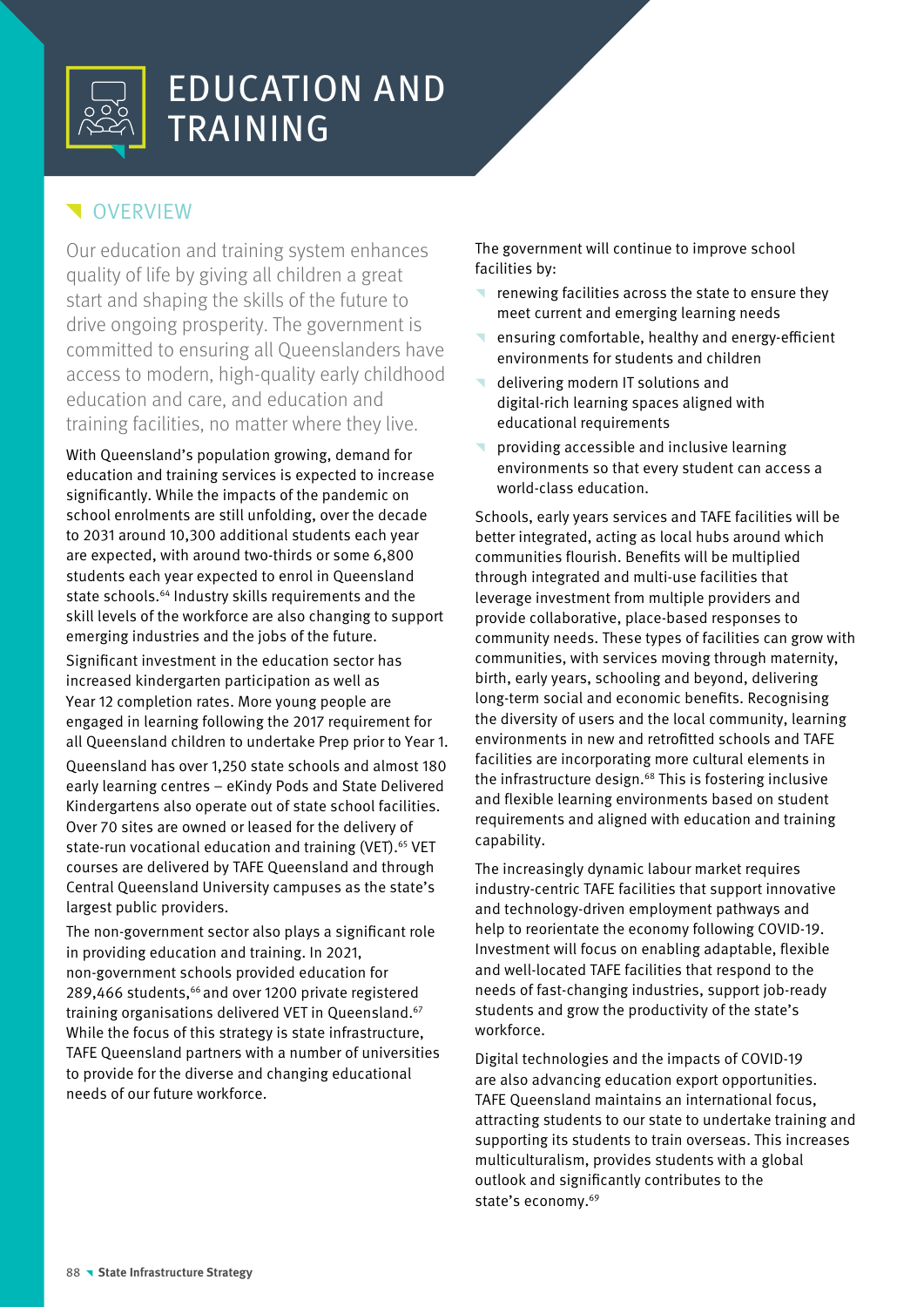## **CURRENT KEY INITIATIVES**

### **T** Building Future Schools

\$2.6 billion to deliver word-class learning environments, opening a further 11 new schools by 2024, predominantly in emerging, fastgrowing communities.70

### **T** Great Schools Great Future

\$1 billion to provide new classrooms, halls and performing arts centres, planning for future new schools and the refurbishment of school facilities.<sup>71</sup> This initiative also invests in infrastructure for Catholic and Independent schools.

### **T** Local Skills Local Jobs

\$45 million to build and upgrade training facilities in schools.72

### **Revitalising training facilities**

\$100 million under the Equipping TAFE for Our Future Program is supporting Queensland's communities to access revitalised TAFE facilities that incorporate technological advancements and adapt to the emerging needs of students and industry.73 Opportunity may exist to explore the co-location of government services to create more vibrant community hubs and improved accessibility.

### **T** State Delivered Kindergarten

Investing more than \$6 million to upgrade school infrastructure to integrate and ensure the wellbeing of kindergarten children in safe, wellequipped, inclusive and engaging play spaces.74



Fortitude Valley State Secondary College (Source: Department of Education)

## **TRENDS**



From 2021–31, the Queensland school age population is forecast to GROW BY 11.6 PER CENT  $(102,600$  students)<sup>75</sup>



NINE out of 10 occupations with the anticipated largest net growth in jobs are projected to be supported by the ATTAINMENT OF A VET QUALIFICATION76



The COVID-19 pandemic accelerated the trend towards TECHNOLOGY-LED TEACHING AND TRAINING

which will continue to influence our requirements for enabling infrastructure to support the skills of the future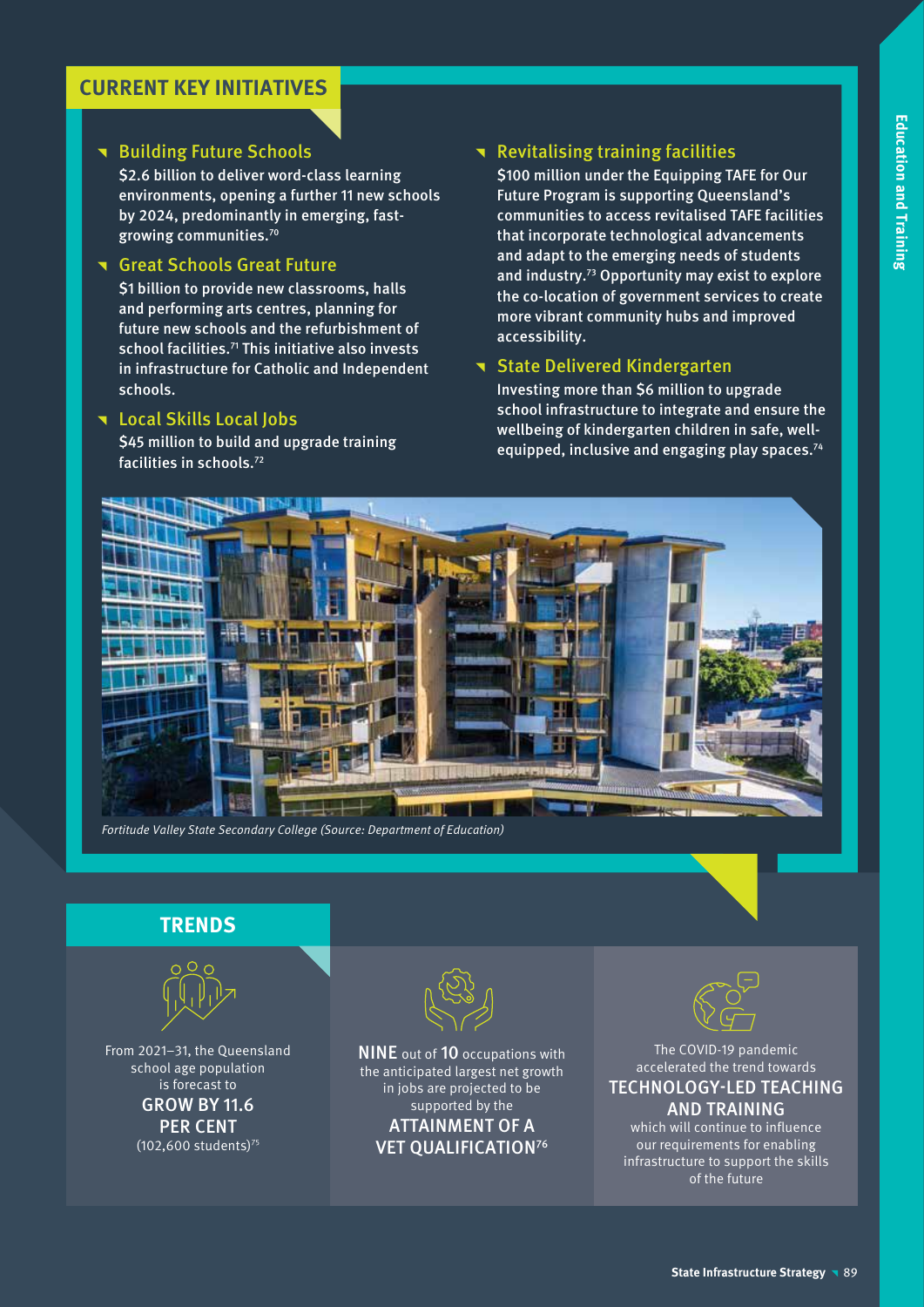

## **T** CHALLENGES

### Population growth

Growth in SEQ is putting pressure on existing education and TAFE facilities, requiring the expansion of already constrained sites with the majority of the 'easy to access' building platforms already exhausted. Projects often require accompanying expansions to administration blocks, amenities blocks, car parking and upgrades to site services.

Since early 2020, COVID-19 has impacted population growth in Queensland. While net overseas migration has declined to zero or negative levels, net interstate migration has increased. While the impact on school enrolments in the short and medium-term is still unfolding, it also serves as great evidence that Queensland is the state Australians want to move to.



### State schooling capacity in emerging communities

Responding to the rapidly changing development environment, and planning far enough in advance to ensure the department secures quality, well-located school and training locations in emerging, but fast growing greenfield areas, is an ongoing challenge.



### Urban densification

As major centres experience significant density uplift, the education sector is responding to the increase in school-age population through a range of design and delivery models. In existing built up areas, infrastructure solutions must address land constraints while ensuring spaces for learning meet community expectations now and into the future.





## Maintaining and renewing an ageing infrastructure base

The state's \$24 billion education infrastructure asset base requires significant maintenance and renewal investment to ensure learning spaces remain fitfor-purpose – particularly in regions that may not be seeing the same level of growth in enrolments as SEQ. Renewing early years facilities and state schools to meet diverse and modern teaching and learning needs is a key priority.

The majority of TAFE infrastructure was typically developed on large parcels of land to accommodate both trade and non-trade training delivery. A range of factors, including changing industry and employer needs, now demands the renewal of facilities to deliver training products that incorporate cutting edge technology.

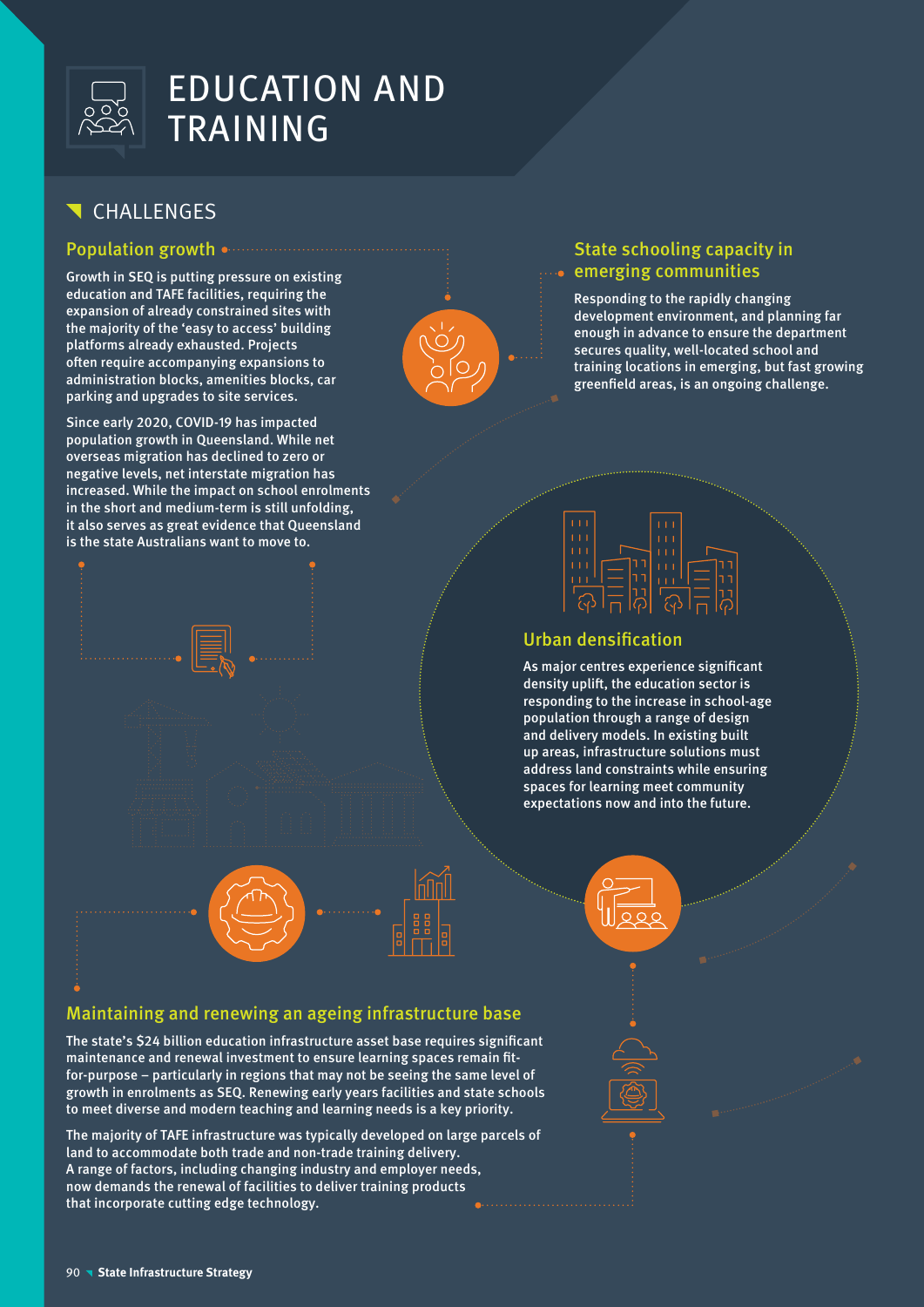## **OPPORTUNITIES**



### Embracing sustainable infrastructure

Significant opportunities lie in expanding sustainable infrastructure approaches, including decreasing the carbon footprint of education and TAFE infrastructure, and increasing environmental efficiencies through operations. For example, the Advancing Clean Energy Schools program and the Cooler Cleaner Schools Program has contributed approximately 61.4 megawatts of solar to the Queensland Government's target of 50 per cent renewable energy by 2030.77

Sustainable building practices will continue to be incorporated in TAFE facilities, such as natural design spaces that embrace natural lighting and water efficiency. There is also a focus on creating spaces that embrace the cultural heritage of the local community and encourage interaction with the native landscape.



### Aligning TAFE infrastructure renewal with contemporary industry and workplace needs

Emerging industries and a transforming economy require an appropriately skilled workforce. To maximise the state's economic potential, training infrastructure will need to be flexible and fitfor-purpose to support the ongoing delivery of quality training services by TAFE Queensland. TAFE campuses must be able to meet changing training needs over time. To achieve an appropriate scale of easily accessible and adaptable facilities, it may be necessary to consider innovative and flexible training approaches to support high demand population centres.

In some cases, the revitalisation of TAFE facilities and connectivity for communities will mean there is greater opportunity to co-locate training services with other government and community services, such as health, secondary and higher education, youth accommodation, transport and more.

## Planning and designing infrastructure to support integrated service delivery

Modular buildings, vertical schools and integrated educational facilities that provide universal access are ways of delivering adaptable and functional infrastructure in shorter timeframes to keep pace with demand. Smart design solutions also enable sharing and co-location of facilities that leverages investment across multiple providers.

These infrastructure approaches multiply social and economic benefits, supporting families to conveniently access the services they need, when they need them. For example, the cross-agency Yarrabilba Family and Community Place (YFCP) provides a range of wrap-around services including early childhood education, family health, social programs and wellbeing services. A three-year review of YFCP found that every dollar invested generated an economic return of \$1.36. Strategic planning for flexible infrastructure like this will improve the accessibility, quality and efficiency of facilities and services.





### Leveraging new technologies to advance learning, teaching and working

The current generation of students are among the first to grow up in a digitally enabled world. Students are now able to access, process and use information differently to all previous generations. This opens up opportunities to harness the benefits of technologyled teaching and training through digitally adaptive education and training facilities.

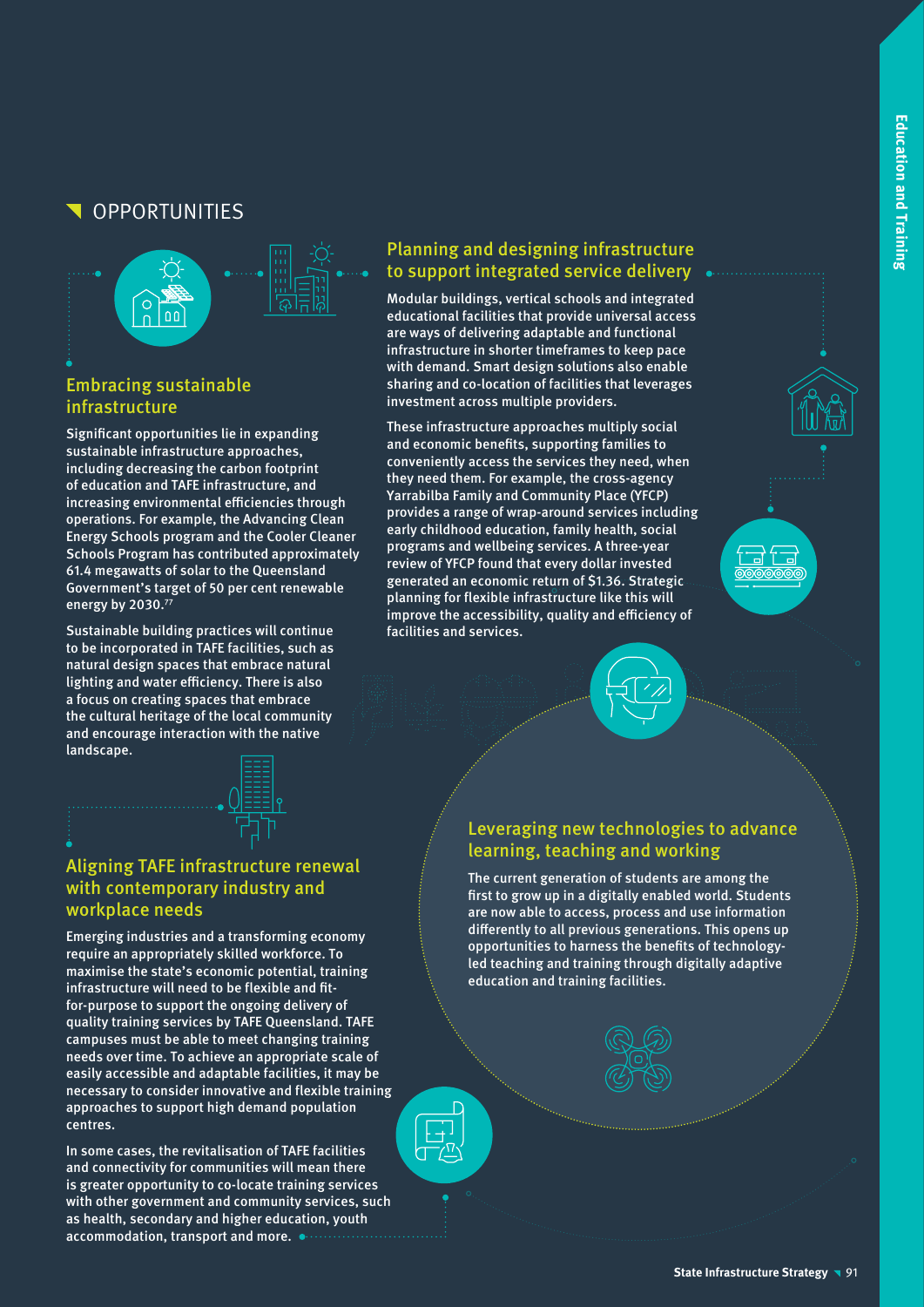

## PRIORITY ACTIONS

**1 Leveraging new technologies to advance learning, teaching and working (TAFE Qld, DoE)**



COVID-19 has accelerated the pivot to eLearning and supporting learning or teaching at home through digital technologies and tools. Keeping digital strategies and plans for technology infrastructure updated will be vital to support digital learning.



Delivery and expansion of schools in response to forecast growth will be essential along with innovative solutions that support growing communities. The \$2.6 billion Building Future Schools program delivers world-class learning environments for Queensland students by providing new state schools and expanding existing schools in growth areas.

### **4 Sustainable, efficient buildings and facilities (DESBT, DoE)**



The Queensland Government has set a target of zero net emissions by 2050. Education and training is contributing to this by building energy efficient buildings, installing renewable energy and rolling out energy efficiency programs in education and TAFE facilities.

The government continues to adopt measures that support natural and mechanical ventilation of learning spaces to support the health and wellbeing of students, staff and visitors.



Provide opportunities for more children to attend a kindergarten program in a face-to-face environment at their local state school.

## **5 Upgrading or expanding existing**



As schools grow, they may require new classrooms, halls and performing arts centres. In addition, ageing schools may require expansions and refurbishments and improved accessibility for students. This will be delivered under the \$1 billion Great Schools, Great Future commitment.

**<sup>7</sup> State Delivered Kindergarten (DoE) <sup>8</sup> Partnering with the non-government education sector (DoE)**



Work collaboratively with the non-government sector (Catholic and Independent Schools) to assess the impact of population growth and inform planning of new schools in Queensland.

### **10 Enabling modern and innovative TAFE training facilities (DESBT)**



Align the renewal of TAFE infrastructure with the current and future needs of industry and workplaces, considering industry skills in demand, anticipated student volumes and adaptable facilities that support alternative training and delivery methods. An example is the new world-class Hydrogen and Renewable Energy Training Facility at the Bohle TAFE campus in Townsville.

Continue to partner with industry-led organisations to deliver cutting-edge training facilities for new and emerging industries. For example, the Queensland Apprenticeships Centre will include a Hydrogen Training Centre of Excellence that is built and operated by industry.

#### **11 Co-locating TAFE and community facilities (DESBT) <sup>12</sup> Delivering greener buildings (DESBT)**



In modernising TAFE facilities there are opportunities to explore the co-location of training services with other government and community services such as health, secondary and higher education, youth accommodation, transport and more. This may create more accessible spaces or local learning hubs where people can meet, exchange ideas and information both formally (through TAFE Queensland training) and informally through social peer learning and workplace-based interactions.

### **2 Building future schools (DoE) 3 Planning for growth (DESBT, DoE)**



Undertaking strategic planning and looking at early acquisition of well-located land for schools and training facilities will be critical in growing communities to support effective investment and delivery.

As an example, the existing site at Fortitude Valley was revitalised to build one of the first vertical state secondary schools in Queensland. This state-of-the-art facility was designed to cater for growing inner-city density, while maximising available space on a small inner-city footprint.

### **schools (DoE) <sup>6</sup> Local Skills, Local Jobs (DESBT, DoE**)



Invest in training facilities in schools across the state to prepare students with the skills to secure well-paid, secure jobs in their region, setting them up for a solid future. Examples of this are the hydrogen industry in Gladstone and the aquaculture industry in Rockhampton.

We will continue to improve our local TAFE facilities to provide training opportunities that meet the needs of the community and support the jobs of the future.

**9 Partnering with universities (DESBT, DoE)**



The government will continue to drive teaching and learning innovation through partnerships with universities. These would be modelled on existing arrangements, such as the partnership between Fortitude Valley State Secondary College and the Queensland University of Technology, and the Brisbane South State Secondary College and the University of Queensland.



New and renovated training facilities will be designed and constructed for a 4–6 Green Star rating or similar standard. This will create opportunities for industry to become familiar with green building construction materials and practices and use that knowledge on other local projects.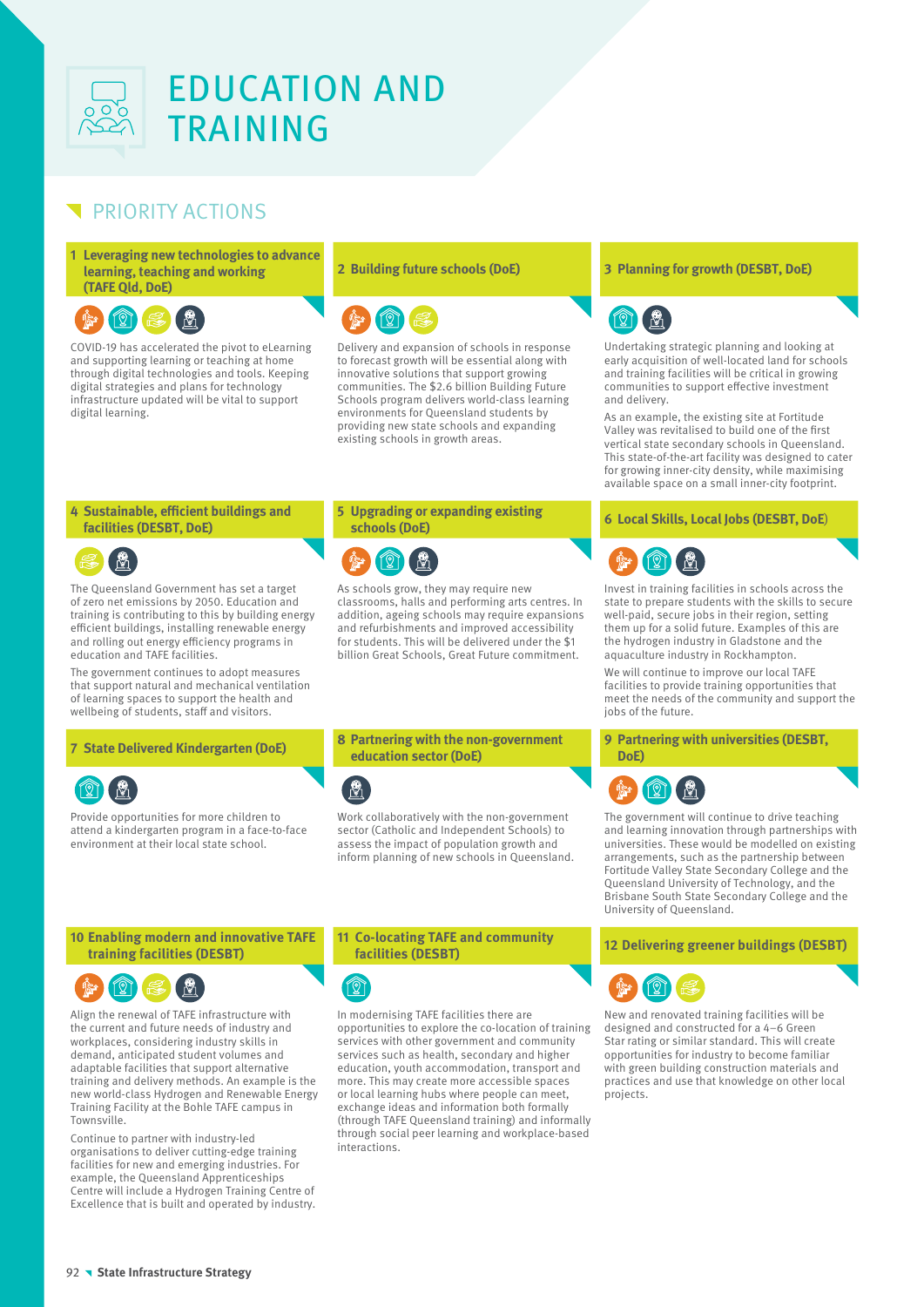**13 Investigating more cost-efficient delivery and innovative design and construction models (DoE)**



Investigate the use of bespoke, pre-fabricated modular buildings and vertical schools and training facilities to provide high quality education facilities on increasingly constrained sites and in shorter timeframes.

#### **16 Encouraging alternative capital investment mechanisms (DESBT, TAFE Qld)**



Encourage and utilise alternative capital investment mechanisms (e.g. construct and lease spaces) to support growth and meet service demand where it is occurring in the education and training sector.

#### **14 Creating school facilities that are the heart of the community (DoE, DSDILGP)**



Greater integration of community, early years, health, disability and employment services into schools utilising place-based responses. This will be driven by collaborative strategic planning across government, community, philanthropic and industry stakeholders from land purchase to operation. Innovative models are being piloted, such as The Buzz at Yarrabilba and the FamilyLinQ initiative, enabling multiple and flexible use of facilities by the wider community.

### **17 Developing contemporary IT solutions and digital-rich learning spaces (DoE, TAFE Qld)**



Leverage new technologies and harness digital infrastructure to aid service delivery and equip schools and TAFEs with modern IT solutions and digital-rich learning spaces to develop sophisticated digital pedagogies that enable:

- an integrated curriculum with students learning an *inergraph* and through digital technologies across all learning areas
- ^ personalised, collaborative, and integrated learning through online and blended modes of delivery to meet the needs of every student.

### **15 Making better use of existing facilities (DoE, DESBT)**



Employ non-infrastructure solutions (e.g. Enrolment Management Plans) to maximise the utilisation of the existing school network. This will include a proactive renewal and maintenance program to get more from existing assets.



Kingston State School, Logan (Source: Department of Education)

## INFRASTRUCTURE OBJECTIVES



Encourage jobs, growth and productivity



Develop regions, places and precincts



Enhance sustainability and resilience